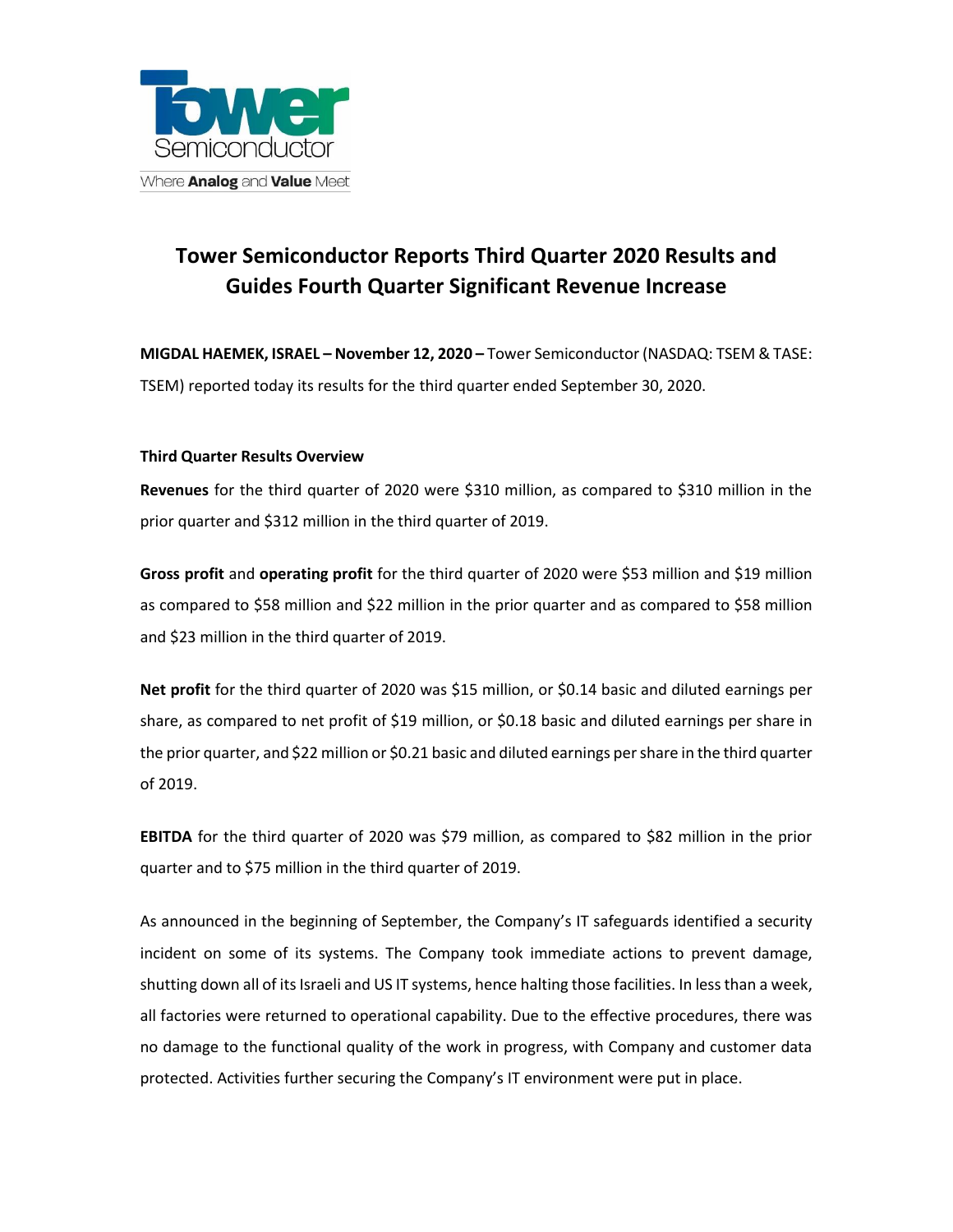The impact of this event on Company's operations was between 8-12 days of missed new wafer starts and, as the incident occurred during the last month of the quarter, during a demand ramp, it lost multiple weeks of full fab activity levels.

Cash flow generated from operations in the third quarter of 2020 was \$69 million with investment in fixed assets, net of \$67 million that included payments related to the 300mm facility capacity expansion program. In addition, in the third quarter of 2020, the company repaid \$26 million of its debt.

**Shareholders' equity** as of September 30, 2020 was a record of \$1.41 billion, as compared to \$1.35 billion as of December 31, 2019, and **current ratio** as of September 30, 2020 was 4.1X as compared to 4.3X as of December 31, 2019.

## **Business Outlook**

Tower Semiconductor expects revenues for the fourth quarter of 2020 to be \$340 million, with an upward or downward range of 5%, demonstrating 10% quarter over quarter growth and 11% year over year growth.

**Mr. Russell Ellwanger, Chief Executive Officer of Tower Semiconductor**, **commented**: "Our fourth quarter of 2020 revenue growth guidance, 17% quarter over quarter and 14% year over year organic, driven by continued and increased strength in our RF and Power IC served markets, sets a good bridge to the new year. We look forward to 2021, with RF and Power IC continuing the present trend and increases in both industrial sensors and power discrete served markets, as evidenced by customer demand forecasts, and backed by market research reports. This strength should couple well with our increased 300mm and 200mm capability and capacity expansions."

## **Teleconference and Webcast**

Tower Semiconductor will host an investor conference call today, Thursday, November 12, 2020, at 10:00 a.m. Eastern time (9:00 a.m. Central time, 8:00 a.m. Mountain time, 7:00 a.m. Pacific time and 5:00 p.m. Israel time) to discuss the company's financial results for the third quarter of 2020 and its outlook.

This call will be webcast and can be accessed via Tower Semiconductor's website at [www.towersemi.com](http://www.towersemi.com/) or by calling 1-888-642-5032 (U.S. Toll-Free), 03-918-0644 (Israel), +972-3- 918-0644 (International). For those who are not available to listen to the live broadcast, the call will be archived on Tower Semiconductor's website for 90 days.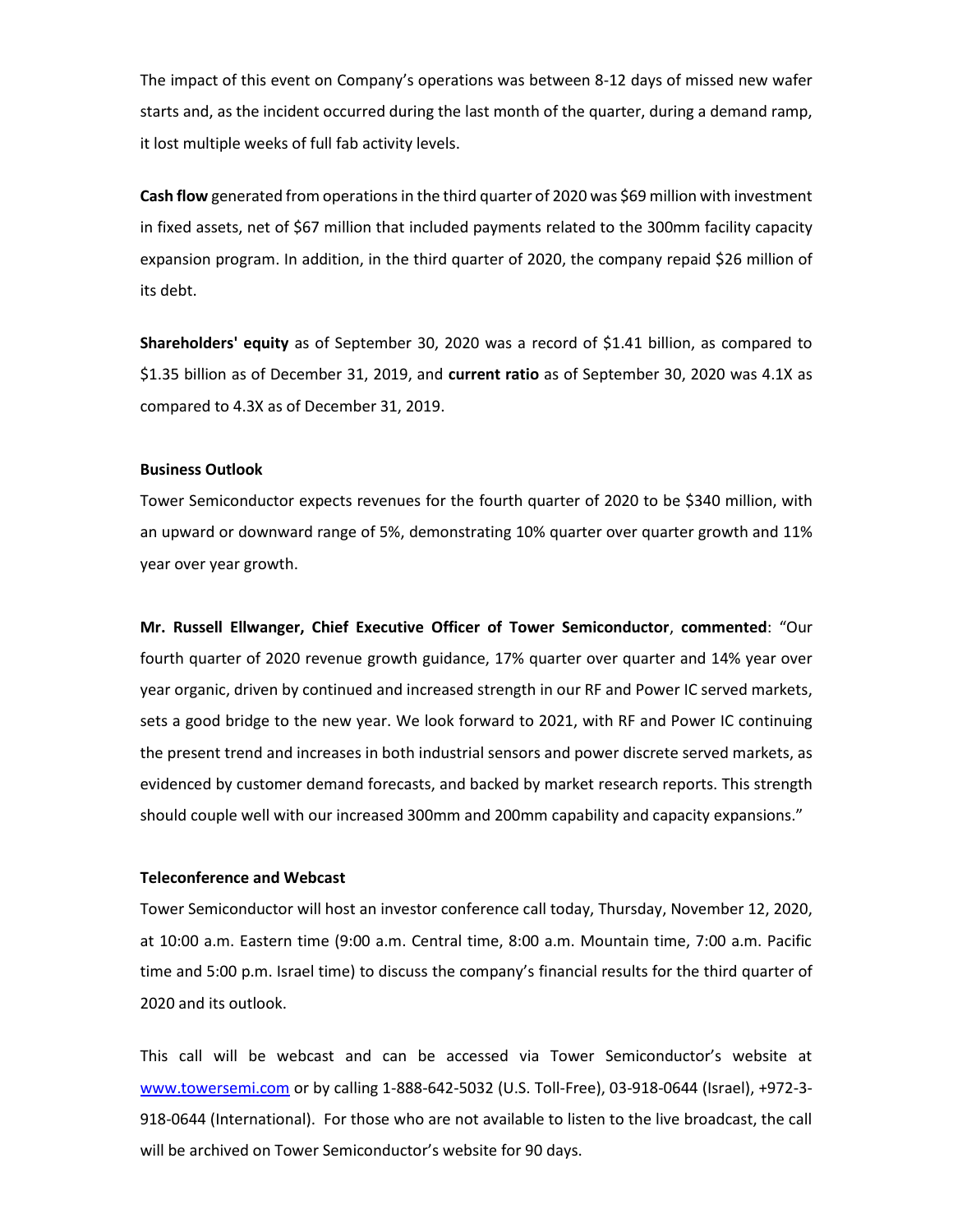*The Company presents its financial statements in accordance with U.S. GAAP. The financial information included in the tables below includes unaudited condensed financial data. Some of the financial information in this release and/ or in related public disclosures or filings with respect to the financial statements and/ or results of the Company, which we describe in this release as "adjusted" financial measures, are non-GAAP financial measures as defined in Regulation G and related reporting requirements promulgated by the Securities and Exchange Commission as they apply to our Company. These adjusted financial measures are calculated excluding one or both of the following: (1) amortization of acquired intangible assets and (2) compensation expenses in respect of equity grants to directors, officers, and employees. These adjusted financial measures should be evaluated in conjunction with, and are not a substitute for, GAAP financial measures. The tables also present the GAAP financial measures, which are most comparable to the adjusted financial measures, as well as a reconciliation between the adjusted financial measures and the comparable GAAP financial measures. As used and/ or presented in this release and/ or in related public disclosures or filings with respect to the financial statements and/ or results of the Company, as well as calculated in the tables herein, the term Earnings Before Interest Tax Depreciation and Amortization (EBITDA) consists of net profit in accordance with GAAP, excluding financing and other income (expense), net, taxes, non-controlling interest, depreciation and amortization expense and stock-based compensation expense. EBITDA is reconciled in the tables below from GAAP operating profit. EBITDA is not a required GAAP financial measure and may not be comparable to a similarly titled measure employed by other companies. EBITDA and the adjusted financial information presented herein and/ or in related public disclosures or filings with respect to the financial statements and/ or results of the Company, should not be considered in isolation or as a substitute for operating profit, net profit or loss, cash flows provided by operating, investing and financing activities, per share data or other profit or cash flow statement data prepared in accordance with GAAP. The term Net Cash, as used and/ or presented in this release and/ or in related public disclosures or filings with respect to the financial statements and/ or results of the Company, is comprised of cash, cash equivalents, short-term deposits and marketable*  securities less debt amounts as presented in the balance sheets included herein. The term Net Cash is not a required *GAAP financial measure, may not be comparable to a similarly titled measure employed by other companies and should not be considered in isolation or as a substitute for cash, debt, operating profit, net profit or loss, cash flows provided by operating, investing and financing activities, per share data or other profit or cash flow statement data prepared in accordance with GAAP. The term Free Cash Flow, as used and/ or presented in this release and/ or in related public disclosures or filings with respect to the financial statements and/ or results of the Company, is calculated to be net cash provided by operating activities (in the amounts of \$69 million, \$67 million and \$73 million for the three months periods ended September 30, 2020, June 30, 2020 and September 30, 2019, respectively) less cash used for investments in property and equipment, net (in the amounts of \$67 million, \$63 million and \$43 million for the three months periods ended September 30, 2020, June 30, 2020 and September 30, 2019, respectively). The term Free Cash Flow is not a required GAAP financial measure, may not be comparable to a similarly titled measure employed by other companies and should not be considered in isolation or as a substitute for operating profit, net profit or loss, cash flows provided by operating, investing and financing activities, per share data or other profit or cash flow statement data prepared in accordance with GAAP.*

### **About Tower Semiconductor**

Tower Semiconductor Ltd. (NASDAQ: TSEM, TASE: TSEM), the leader in high-value analog semiconductor foundry solutions, provides technology and manufacturing platforms for integrated circuits (ICs) in growing markets such as consumer, industrial, automotive, mobile, infrastructure, medical and aerospace and defense. Tower Semiconductor focuses on creating positive and sustainable impact on the world through long term partnerships and its advanced and innovative analog technology offering, comprised of a broad range of customizable process platforms such as SiGe, BiCMOS, mixed-signal/CMOS, RF CMOS, CMOS image sensor, non-imaging sensors, integrated power management (BCD and 700V), and MEMS. Tower Semiconductor also provides world-class design enablement for a quick and accurate design cycle as well as Transfer Optimization and development Process Services (TOPS) to IDMs and fabless companies. To provide multi-fab sourcing and extended capacity for its customers, Tower Semiconductor operates two manufacturing facilities in Israel (150mm and 200mm), two in the U.S. (200mm) and three facilities in Japan (two 200mm and one 300mm) through TPSCo. For more information, please visit [www.towersemi.com.](http://www.towersemi.com/)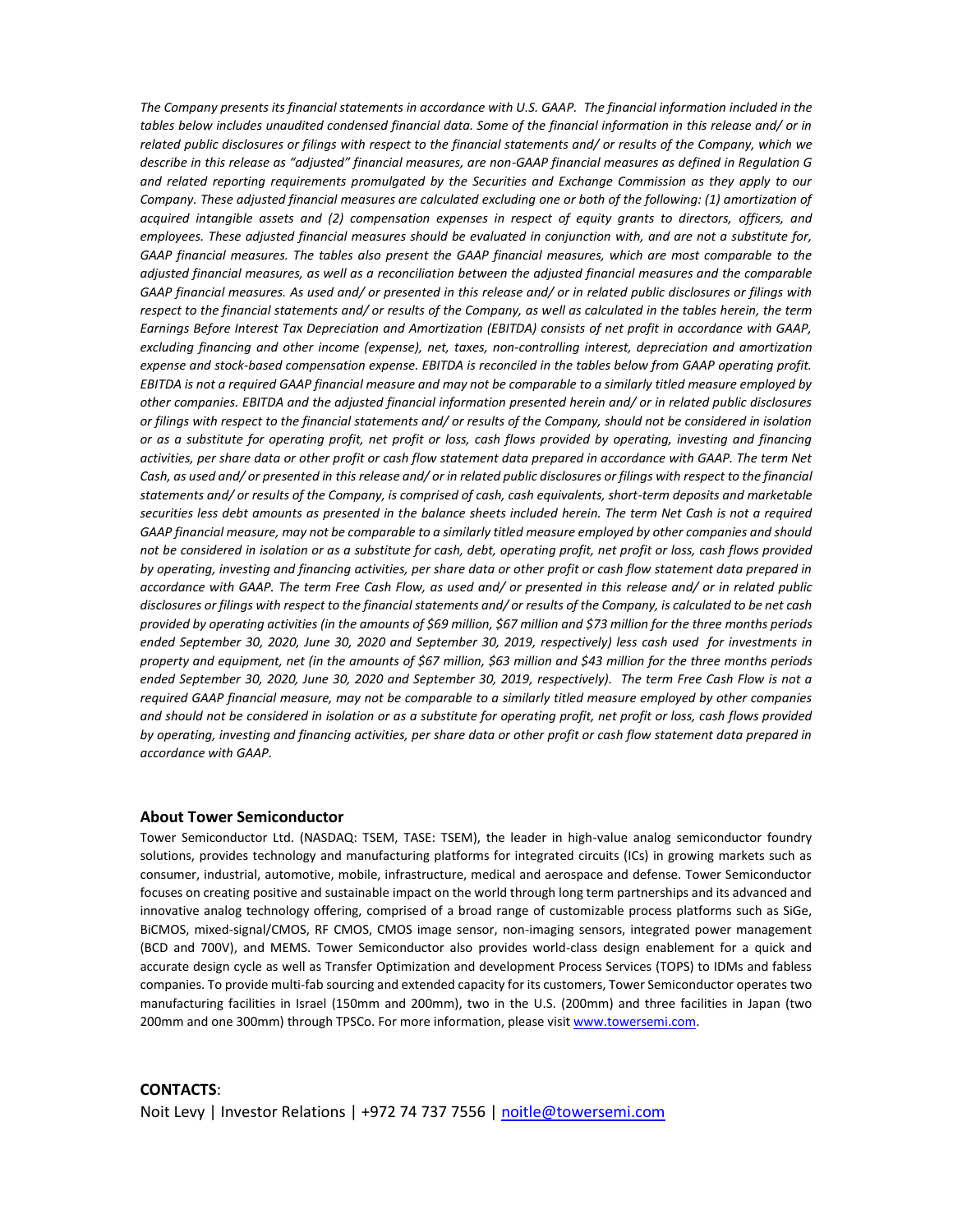This press release includes forward-looking statements, which are subject to risks and uncertainties. Actual results may vary from those projected or implied by such forward-looking statements and you should not place any undue reliance on such forward-looking statements. Potential risks and uncertainties include, without limitation, risks and uncertainties associated with: (i) demand in our customers' end markets; (ii) over demand for our foundry services and/or products that exceeds our capacity; (iii) maintaining existing customers and attracting additional customers, (iv) high utilization and its effect on cycle time, yield and on schedule delivery which may cause customers to transfer their product(s) to other fabs, (v) operating results fluctuate from quarter to quarter making it difficult to predict future performance, (vi) impact of our debt and other liabilities on our financial position and operations, (vii) our ability to successfully execute acquisitions, integrate them into our business, utilize our expanded capacity and find new business, (viii) fluctuations in cash flow, (ix) our ability to satisfy the covenants stipulated in our agreements with our lender banks and bondholders (as of September 30, 2020 we are in compliance with all such covenants included in our banks' agreements, bond G indenture and others), (x) pending litigation, (xi) new customer engagements, qualification and production ramp-up at our facilities, including TPSCo and the San Antonio facility, (xii) meeting the conditions set in the approval certificates received from the Israeli Investment Center under which we received a significant amount of grants in past years, (xiii) receipt of orders that are lower than the customer purchase commitments, (xiv) failure to receive orders currently expected, (xv) possible incurrence of additional indebtedness, (xvi) effect of global recession, unfavorable economic conditions and/or credit crisis, (xvii) our ability to accurately forecast financial performance, which is affected by limited order backlog and lengthy sales cycles, (xviii) possible situations of obsolete inventory if forecasted demand exceeds actual demand when we manufacture products before receipt of customer orders, (xix) the cyclical nature of the semiconductor industry and the resulting periodic overcapacity, fluctuations in operating results and future average selling price erosion, (xx) the execution of debt re-financing and/or fundraising to enable the service of our debt and/or other liabilities and/or for strategic opportunities and the possible unavailability of such financing and/ or the availability of such financing in unfavorable terms , (xxi) operating our facilities at high utilization rates which is critical in order to cover a portion or all of the high level of fixed costs associated with operating a foundry, and our debt, in order to improve our results, (xxii) the purchase of equipment to increase capacity, the timely completion of the equipment installation, technology transfer and raising the funds therefor, (xxiii) the concentration of our business in the semiconductor industry, (xxiv) product returns, (xxv) our ability to maintain and develop our technology processes and services to keep pace with new technology, evolving standards, changing customer and end-user requirements, new product introductions and short product life cycles, (xxvi) competing effectively, (xxvii) use of outsourced foundry services by both fabless semiconductor companies and integrated device manufacturers; (xxviii) achieving acceptable device yields, product performance and delivery times, (xxix) our dependence on intellectual property rights of others, our ability to operate our business without infringing others' intellectual property rights and our ability to enforce our intellectual property against infringement, (xxx) our fab3 landlord's construction project adjacent to our fabrication facility, including possible temporary reductions or interruptions in the supply of utilities and/ or fab manufacturing, as well as claims that our noise abatement efforts are not adequate under the terms of the amended lease; (xxxi) retention of key employees and recruitment and retention of skilled qualified personnel, (xxxii) exposure to inflation, currency rates (mainly the Israeli Shekel and Japanese Yen) and interest rate fluctuations and risks associated with doing business locally and internationally, as well fluctuations in the market price of our traded securities, (xxxiii) issuance of ordinary shares as a result of conversion and/or exercise of any of our convertible securities, as well as any sale of shares by any of our shareholders, or any market expectation thereof, which may depress the market price of our ordinary shares and may impair our ability to raise future capital, (xxxiv) meeting regulatory requirements worldwide, including environmental and governmental regulations, (xxxv) potential engagement for fab establishment, joint venture and/or capital lease transactions for capacity enhancement in advanced technologies, (xxxvi) potential effect on TPSCo and the Company due to the sale of PSCS (a company holding 49% of TPSCo) by Panasonic to Nuvoton, (xxxvii) industry and market impact due to the coronavirus and its potential impact on our business, operational continuity, supply chain, revenue and profitability; (xxxviii) potential security, cyber and privacy breaches, including the recently announced security incident, and (xxxix) business interruption due to fire and other natural disasters, the security situation in Israel and other events beyond our control such as power interruptions.

*A more complete discussion of risks and uncertainties that may affect the accuracy of forward-looking statements included in this press release or which may otherwise affect our business is included under the heading "Risk Factors" in Tower's most recent filings on Forms 20-F and 6-K, as were filed with the Securities and Exchange Commission (the "SEC") and the Israel Securities Authority. Future results may differ materially from those previously reported. The Company does not intend to update, and expressly disclaims any obligation to update, the information contained in this release.*

#### **# # #**

*(Financial tables follow)*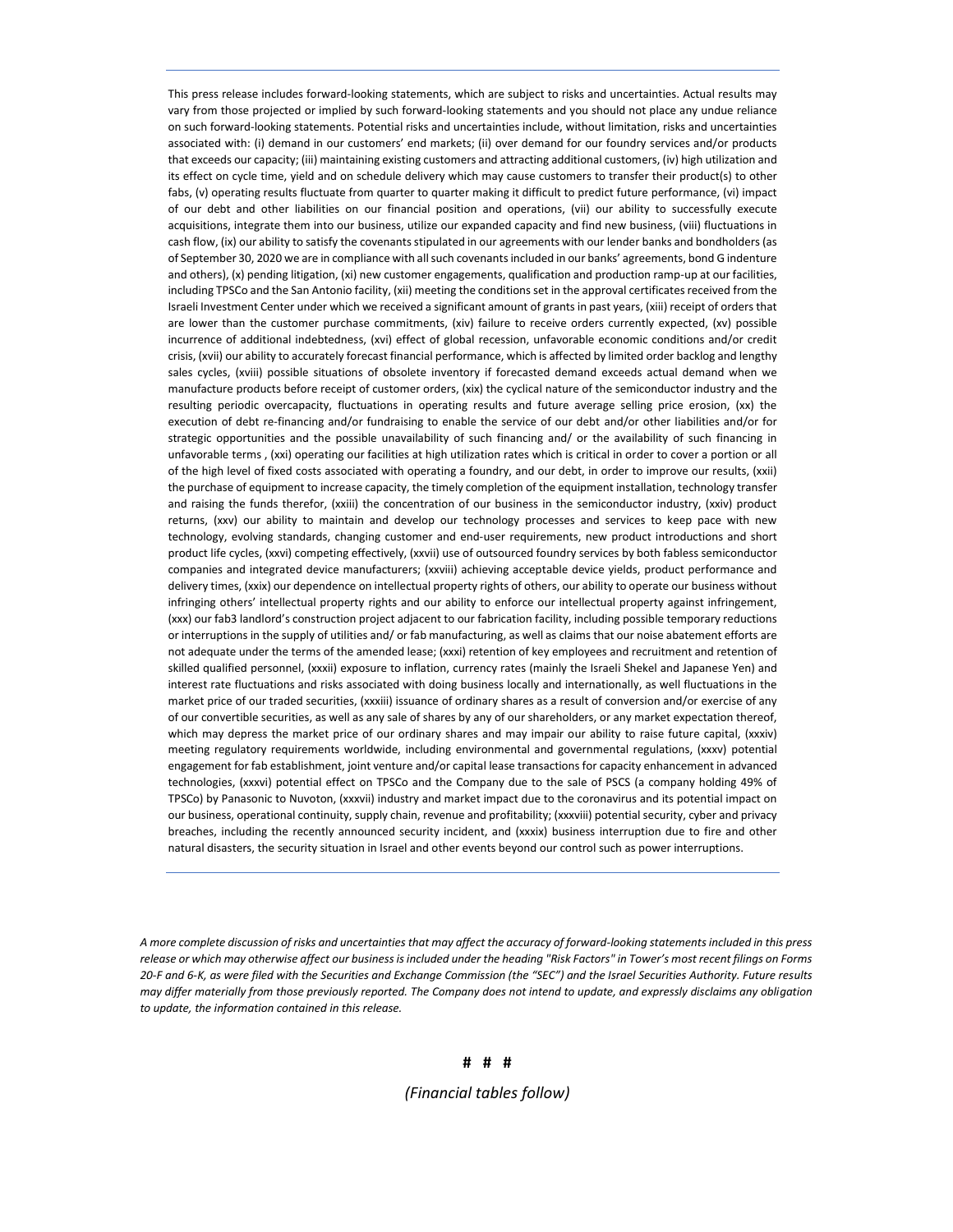## **TOWER SEMICONDUCTOR LTD. AND SUBSIDIARIES CONDENSED CONSOLIDATED BALANCE SHEETS (UNAUDITED) (dollars in thousands)**

|                                               | September 30,<br>2020 | <b>June 30,</b><br>2020 |     | December 31,<br>2019 |
|-----------------------------------------------|-----------------------|-------------------------|-----|----------------------|
| <b>ASSETS</b>                                 |                       |                         |     |                      |
| <b>CURRENT ASSETS</b>                         |                       |                         |     |                      |
| Cash and cash equivalents                     | \$<br>207,704 \$      | 258,793                 | -S  | 355,561              |
| Short-term deposits                           | 313,029               | 269,263                 |     | 215,609              |
| <b>Marketable securities</b>                  | 183,946               | 195,886                 |     | 176,070              |
| <b>Trade accounts receivable</b>              | 118,111               | 128,401                 |     | 126,966              |
| <b>Inventories</b>                            | 204,933               | 210,129                 |     | 192,256              |
| <b>Other current assets</b>                   | 30,379                | 28,158                  |     | 22,019               |
| <b>Total current assets</b>                   | 1,058,102             | 1,090,630               |     | 1,088,481            |
| <b>LONG-TERM INVESTMENTS</b>                  | 41,303                | 41,219                  |     | 40,085               |
| PROPERTY AND EQUIPMENT, NET                   | 780,596               | 765,895                 |     | 681,939              |
| <b>GOODWILL AND INTANGIBLE ASSETS, NET</b>    | 15,806                | 16,298                  |     | 17,281               |
| DEFERRED TAX AND OTHER LONG-TERM ASSETS, NET  | 88,878                | 91,834                  |     | 105,047              |
| <b>TOTAL ASSETS</b>                           | \$<br>$1,984,685$ \$  | 2,005,876               | -S  | 1,932,833            |
| <b>LIABILITIES AND SHAREHOLDERS' EQUITY</b>   |                       |                         |     |                      |
| <b>CURRENT LIABILITIES</b>                    |                       |                         |     |                      |
| <b>Short-term debt</b>                        | \$<br>86,717 \$       | 79,668 \$               |     | 65,932               |
| <b>Trade accounts payable</b>                 | 104,354               | 154,517                 |     | 119,199              |
| Deferred revenue and customers' advances      | 9,660                 | 8,455                   |     | 10,322               |
| <b>Other current liabilities</b>              | 58,098                | 68,192                  |     | 57,603               |
| <b>Total current liabilities</b>              | 258,829               | 310,832                 |     | 253,056              |
| <b>LONG-TERM DEBT</b>                         | 229,266               | 219,764                 |     | 245,821              |
| <b>LONG-TERM CUSTOMERS' ADVANCES</b>          | 25,780                | 27,570                  |     | 28,196               |
| <b>LONG-TERM EMPLOYEE RELATED LIABILITIES</b> | 16,717                | 14,970                  |     | 13,285               |
| DEFERRED TAX AND OTHER LONG-TERM LIABILITIES  | 40,536                | 40,596                  |     | 45,752               |
| <b>TOTAL LIABILITIES</b>                      | 571,128               | 613,732                 |     | 586,110              |
| <b>TOTAL SHAREHOLDERS' EQUITY</b>             | 1,413,557             | 1,392,144               |     | 1,346,723            |
| TOTAL LIABILITIES AND SHAREHOLDERS' EQUITY    | \$<br>1,984,685 \$    | 2,005,876               | -\$ | 1,932,833            |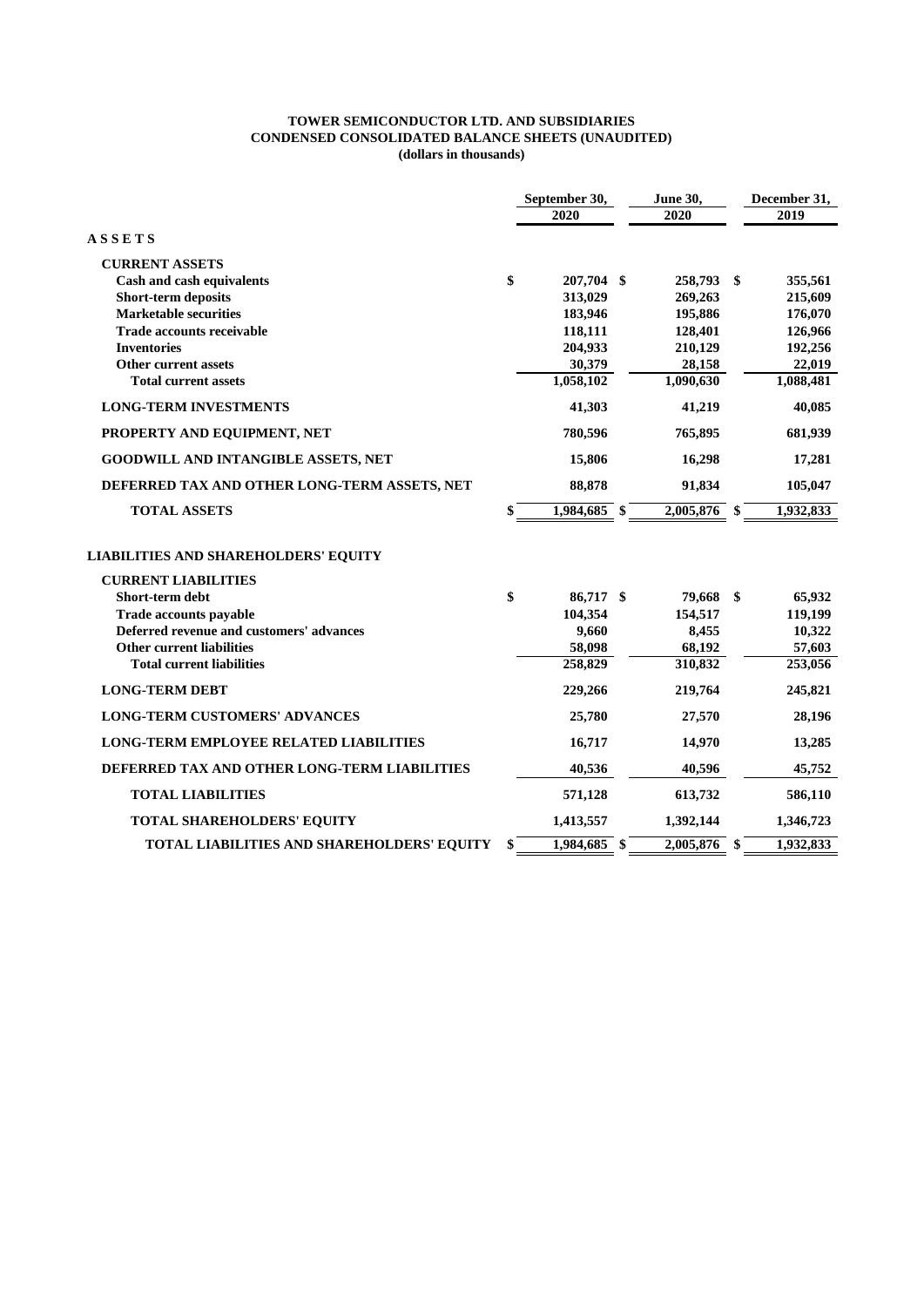## **TOWER SEMICONDUCTOR LTD. AND SUBSIDIARIES CONDENSED CONSOLIDATED STATEMENTS OF OPERATIONS (UNAUDITED) (dollars and share count in thousands, except per share data)**

|                                                                    | Three months ended |               |    |          |      |               |  |
|--------------------------------------------------------------------|--------------------|---------------|----|----------|------|---------------|--|
|                                                                    |                    | September 30, |    | June 30. |      | September 30, |  |
|                                                                    |                    | 2020          |    | 2020     |      | 2019          |  |
| <b>REVENUES</b>                                                    | \$                 | 310,212       | \$ | 310,090  | \$   | 312,122       |  |
| <b>COST OF REVENUES</b>                                            |                    | 256,751       |    | 252,385  |      | 253,841       |  |
| <b>GROSS PROFIT</b>                                                |                    | 53,461        |    | 57,705   |      | 58,281        |  |
| <b>OPERATING COSTS AND EXPENSES:</b>                               |                    |               |    |          |      |               |  |
| <b>Research and development</b>                                    |                    | 19,569        |    | 19,424   |      | 18,722        |  |
| Marketing, general and administrative                              |                    | 14,803        |    | 16,154   |      | 16,840        |  |
|                                                                    |                    | 34,372        |    | 35,578   |      | 35,562        |  |
| <b>OPERATING PROFIT</b>                                            |                    | 19,089        |    | 22,127   |      | 22,719        |  |
| FINANCING AND OTHER INCOME (EXPENSE), NET                          |                    | (565)         |    | 1,831    |      | (426)         |  |
| PROFIT BEFORE INCOME TAX                                           |                    | 18,524        |    | 23,958   |      | 22,293        |  |
| <b>INCOME TAX BENEFIT (EXPENSE), NET</b>                           |                    | (2,798)       |    | (2, 484) |      | 61            |  |
| <b>NET PROFIT</b>                                                  |                    | 15,726        |    | 21,474   |      | 22,354        |  |
| Net income attributable to non-controlling interest                |                    | (528)         |    | (2,422)  |      | (166)         |  |
| NET PROFIT ATTRIBUTABLE TO THE COMPANY                             | \$                 | 15,198        | \$ | 19,052   | \$   | 22,188        |  |
| <b>BASIC EARNINGS PER SHARE</b>                                    | \$                 | 0.14          | \$ | 0.18     | \$   | 0.21          |  |
| Weighted average number of shares                                  |                    | 107,475       |    | 106,956  |      | 106,644       |  |
| <b>DILUTED EARNINGS PER SHARE</b>                                  | \$                 | 0.14          | \$ | 0.18     | \$   | 0.21          |  |
| Weighted average number of shares                                  |                    | 108,500       |    | 108,277  |      | 107,601       |  |
| <b>RECONCILIATION FROM GAAP NET PROFIT TO ADJUSTED NET PROFIT:</b> |                    |               |    |          |      |               |  |
| <b>GAAP NET PROFIT</b>                                             | \$                 | 15,198        | \$ | 19,052   | - \$ | 22,188        |  |
| <b>Stock based compensation</b>                                    |                    | 3,460         |    | 3,795    |      | 3,775         |  |
| Amortization of acquired intangible assets                         |                    | 490           |    | 493      |      | 492           |  |
| <b>ADJUSTED NET PROFIT</b>                                         | \$                 | 19,148        | \$ | 23,340   | \$   | 26,455        |  |
| ADJUSTED BASIC AND DILUTED EARNINGS PER SHARE                      | \$                 | 0.18          | \$ | 0.22     | \$   | 0.25          |  |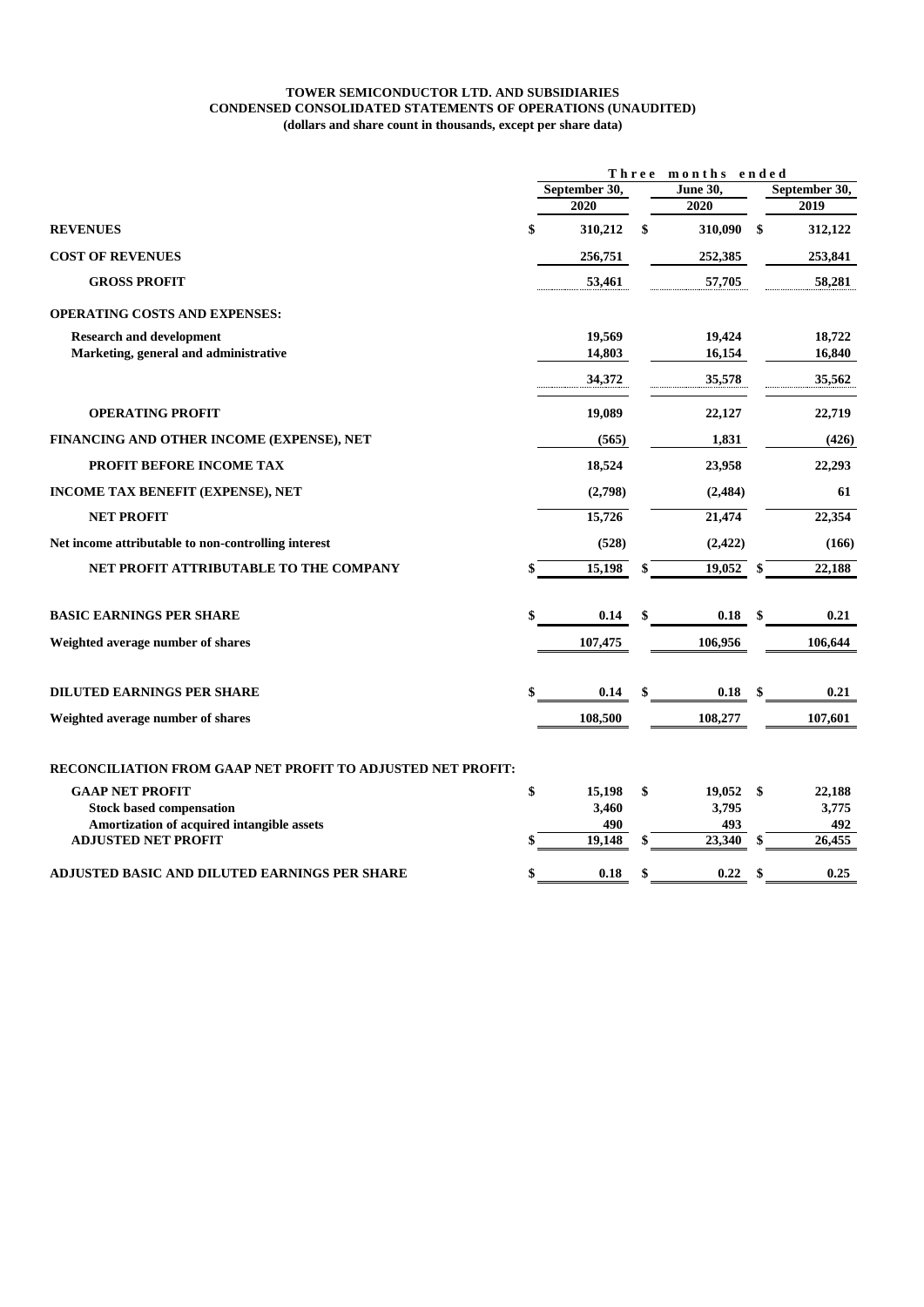# **TOWER SEMICONDUCTOR LTD. AND SUBSIDIARIES CONDENSED CONSOLIDATED STATEMENTS OF OPERATIONS (UNAUDITED) (dollars and share count in thousands, except per share data)**

|                                                             | Nine months<br>ended |     |         |
|-------------------------------------------------------------|----------------------|-----|---------|
|                                                             | September 30,        |     |         |
|                                                             | 2020                 |     | 2019    |
| <b>REVENUES</b>                                             | \$<br>920,473 \$     |     | 928,293 |
| <b>COST OF REVENUES</b>                                     | 756,764              |     | 753,454 |
| <b>GROSS PROFIT</b>                                         | 163,709              |     | 174,839 |
| <b>OPERATING COSTS AND EXPENSES:</b>                        |                      |     |         |
| <b>Research and development</b>                             | 58,407               |     | 56,702  |
| Marketing, general and administrative                       | 47,648               |     | 50,319  |
|                                                             | 106,055              |     | 107,021 |
| <b>OPERATING PROFIT</b>                                     | 57,654               |     | 67,818  |
| FINANCING AND OTHER INCOME (EXPENSE), NET                   | (847)                |     | 1,247   |
| PROFIT BEFORE INCOME TAX                                    | 56,807               |     | 69,065  |
| <b>INCOME TAX EXPENSE, NET</b>                              | (3,576)              |     | (588)   |
| <b>NET PROFIT</b>                                           | 53,231               |     | 68,477  |
| Net loss (income) attributable to non-controlling interest  | (1,961)              |     | 864     |
| NET PROFIT ATTRIBUTABLE TO THE COMPANY                      | \$<br>51,270 \$      |     | 69,341  |
| <b>BASIC EARNINGS PER SHARE</b>                             | \$<br>0.48           | -\$ | 0.65    |
| Weighted average number of shares                           | 107,083              |     | 106,103 |
| <b>DILUTED EARNINGS PER SHARE</b>                           | \$<br>0.47           | \$  | 0.65    |
| Weighted average number of shares                           | 108,311              |     | 107,252 |
| RECONCILIATION FROM GAAP NET PROFIT TO ADJUSTED NET PROFIT: |                      |     |         |
| <b>GAAP NET PROFIT</b>                                      | \$<br>51,270 \$      |     | 69,341  |
| <b>Stock based compensation</b>                             | 11,798               |     | 11,482  |
| Amortization of acquired intangible assets                  | 1,293                |     | 2,627   |
| <b>ADJUSTED NET PROFIT</b>                                  | 64,361 \$            |     | 83,450  |
| <b>ADJUSTED EARNINGS PER SHARE:</b>                         |                      |     |         |
| <b>Basic</b>                                                | \$<br>0.60           | -SS | 0.79    |
| <b>Diluted</b>                                              | 0.59                 | \$  | 0.78    |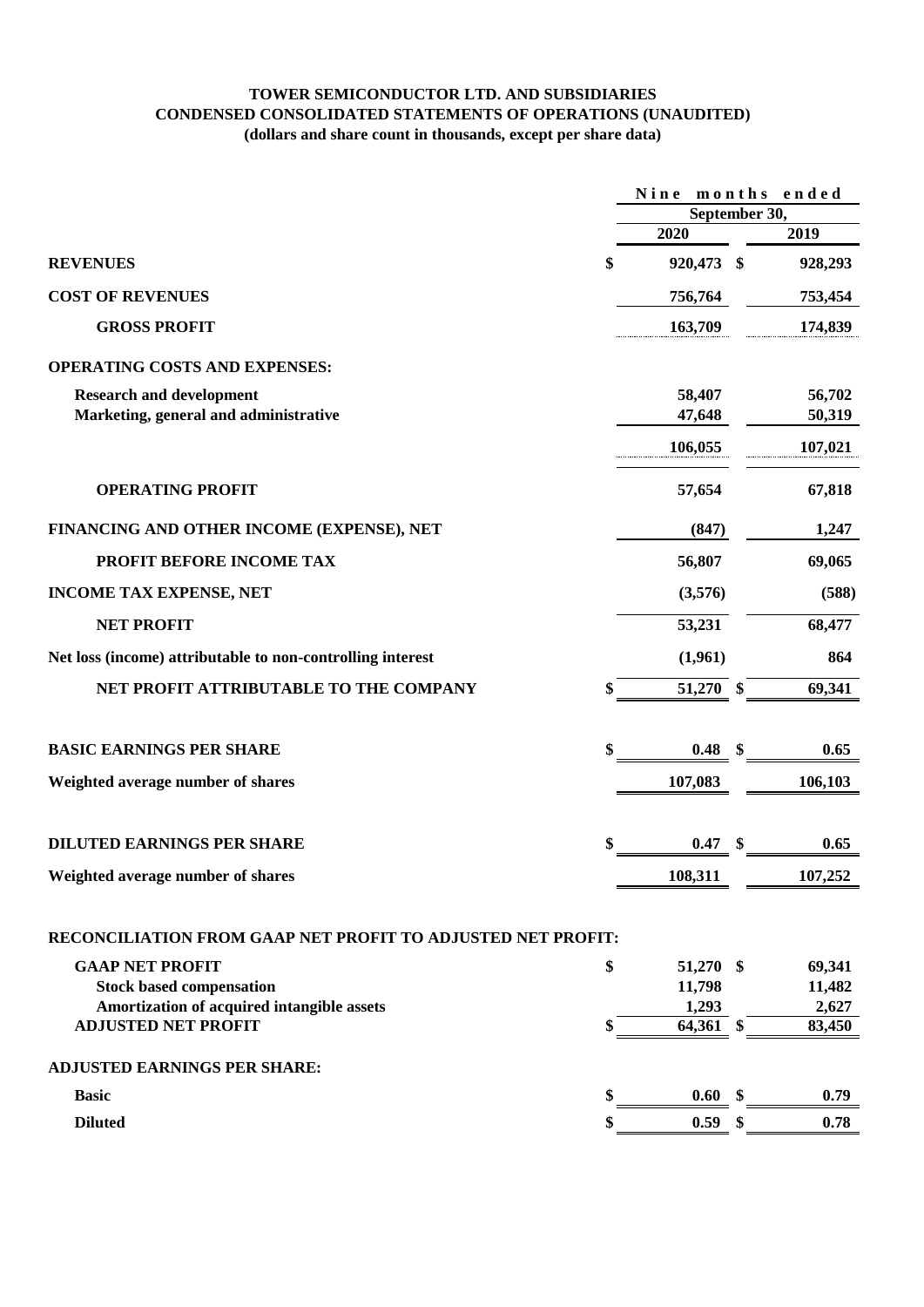# **TOWER SEMICONDUCTOR LTD. AND SUBSIDIARIES RECONCILIATION FROM GAAP OPERATING PROFIT TO EBITDA (UNAUDITED) (dollars in thousands)**

|                                            |    | Three months ended |  |                 |  |               |  |  |  |
|--------------------------------------------|----|--------------------|--|-----------------|--|---------------|--|--|--|
|                                            |    | September 30,      |  | <b>June 30,</b> |  | September 30, |  |  |  |
|                                            |    | 2020               |  | 2020            |  | 2019          |  |  |  |
| <b>GAAP OPERATING PROFIT</b>               | \$ | $19,089$ \$        |  | $22,127$ \$     |  | 22,719        |  |  |  |
| <b>Depreciation of fixed assets</b>        |    | 56,131             |  | 55,175          |  | 48,355        |  |  |  |
| <b>Stock based compensation</b>            |    | 3,460              |  | 3,795           |  | 3,775         |  |  |  |
| Amortization of acquired intangible assets |    | 490                |  | 493             |  | 492           |  |  |  |
| <b>EBITDA</b>                              | S  | 79,170 \$          |  | 81,590          |  | 75,341        |  |  |  |

|                                            |    | Nine months ended |  |               |  |  |  |  |
|--------------------------------------------|----|-------------------|--|---------------|--|--|--|--|
|                                            |    | September 30,     |  | September 30, |  |  |  |  |
|                                            |    | 2020              |  | 2019          |  |  |  |  |
| <b>GAAP OPERATING PROFIT</b>               | \$ | 57,654 \$         |  | 67,818        |  |  |  |  |
| <b>Depreciation of fixed assets</b>        |    | 162,790           |  | 142,362       |  |  |  |  |
| <b>Stock based compensation</b>            |    | 11,798            |  | 11,482        |  |  |  |  |
| Amortization of acquired intangible assets |    | 1,293             |  | 2,627         |  |  |  |  |
| <b>EBITDA</b>                              | \$ | 233,535           |  | 224,289       |  |  |  |  |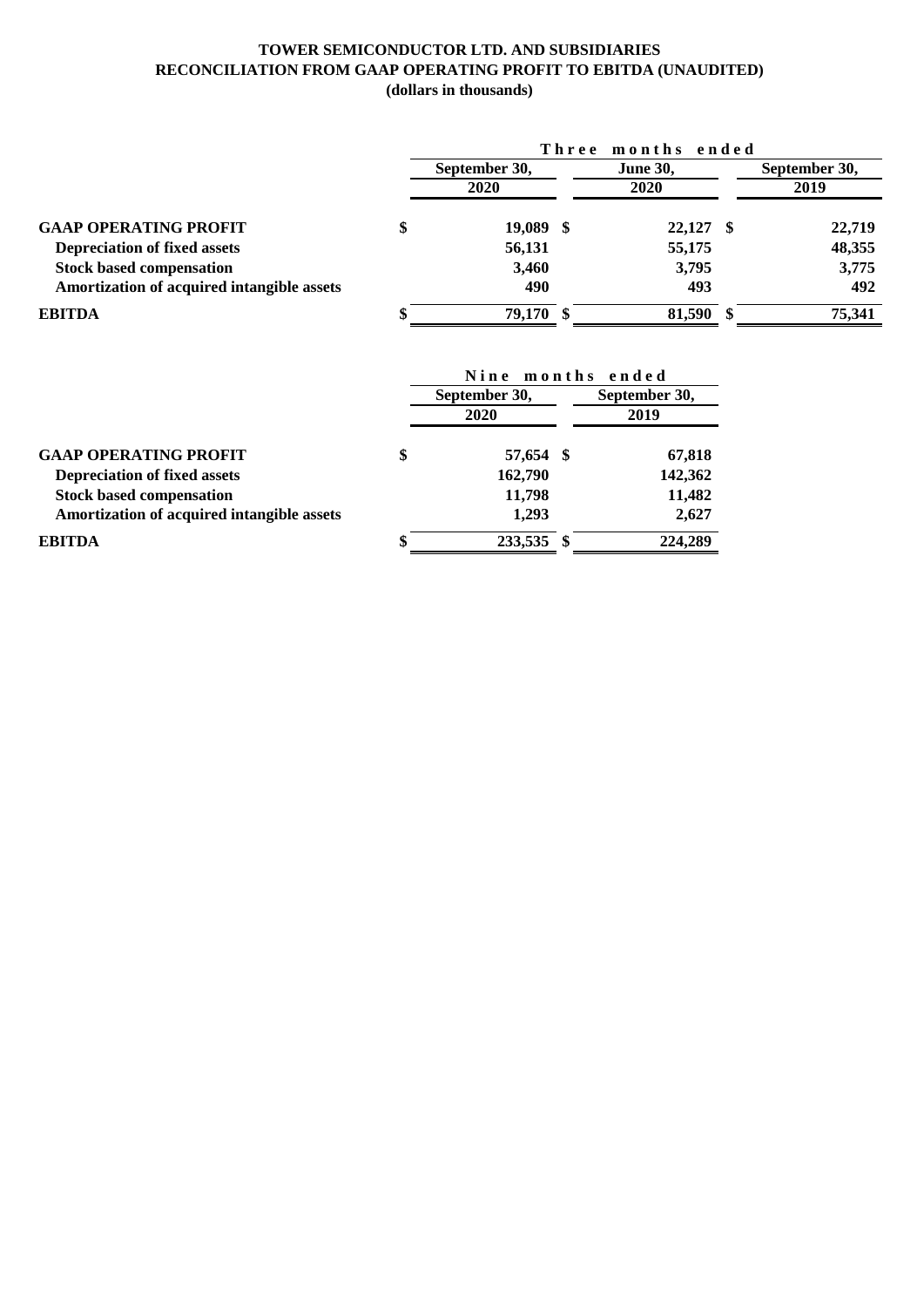## **(dollars in thousands) CONSOLIDATED SOURCES AND USES REPORT (UNAUDITED) TOWER SEMICONDUCTOR LTD. AND SUBSIDIARIES**

|                                                                                 | Three            | months ended    |  |               |  |
|---------------------------------------------------------------------------------|------------------|-----------------|--|---------------|--|
|                                                                                 | September 30,    | <b>June 30.</b> |  | September 30, |  |
|                                                                                 | 2020             | 2020            |  | 2019          |  |
| CASH AND CASH EQUIVALENTS - BEGINNING OF PERIOD                                 | \$<br>258,793 \$ | 251,348 \$      |  | 405,158       |  |
| Net cash provided by operating activities                                       | 68.612           | 66,603          |  | 72,735        |  |
| Investments in property and equipment, net                                      | (66, 862)        | (62, 537)       |  | (43, 017)     |  |
| <b>Exercise of options</b>                                                      | 272              | 1.127           |  | 43            |  |
| Debt repaid, net                                                                | (26,355)         | (5,000)         |  | (5,606)       |  |
| Effect of Japanese Yen exchange rate change over cash balance                   | 2,227            | 682             |  | (104)         |  |
| Investments in short-term deposits, marketable securities and other assets, net | (28,983)         | 6.570           |  | (11, 573)     |  |
| <b>CASH AND CASH EQUIVALENTS - END OF PERIOD</b>                                | 207,704 \$       | 258,793 \$      |  | 417.636       |  |

|                                                                                 | Nine months ended |  |            |
|---------------------------------------------------------------------------------|-------------------|--|------------|
|                                                                                 | September 30,     |  |            |
|                                                                                 | 2020              |  | 2019       |
| CASH AND CASH EQUIVALENTS - BEGINNING OF PERIOD                                 | \$<br>355,561 \$  |  | 385,091    |
| Net cash provided by operating activities                                       | 203,551           |  | 219,759    |
| Investments in property and equipment, net                                      | (192,306)         |  | (128, 462) |
| <b>Exercise of options</b>                                                      | 1.486             |  | 440        |
| Debt repaid, net                                                                | (55, 552)         |  | (16, 155)  |
| Effect of Japanese Yen exchange rate change over cash balance                   | 2.733             |  | 2.361      |
| Investments in short-term deposits, marketable securities and other assets, net | (107,769)         |  | (45,398)   |
| CASH AND CASH EQUIVALENTS - END OF PERIOD                                       | \$<br>207,704 \$  |  | 417.636    |